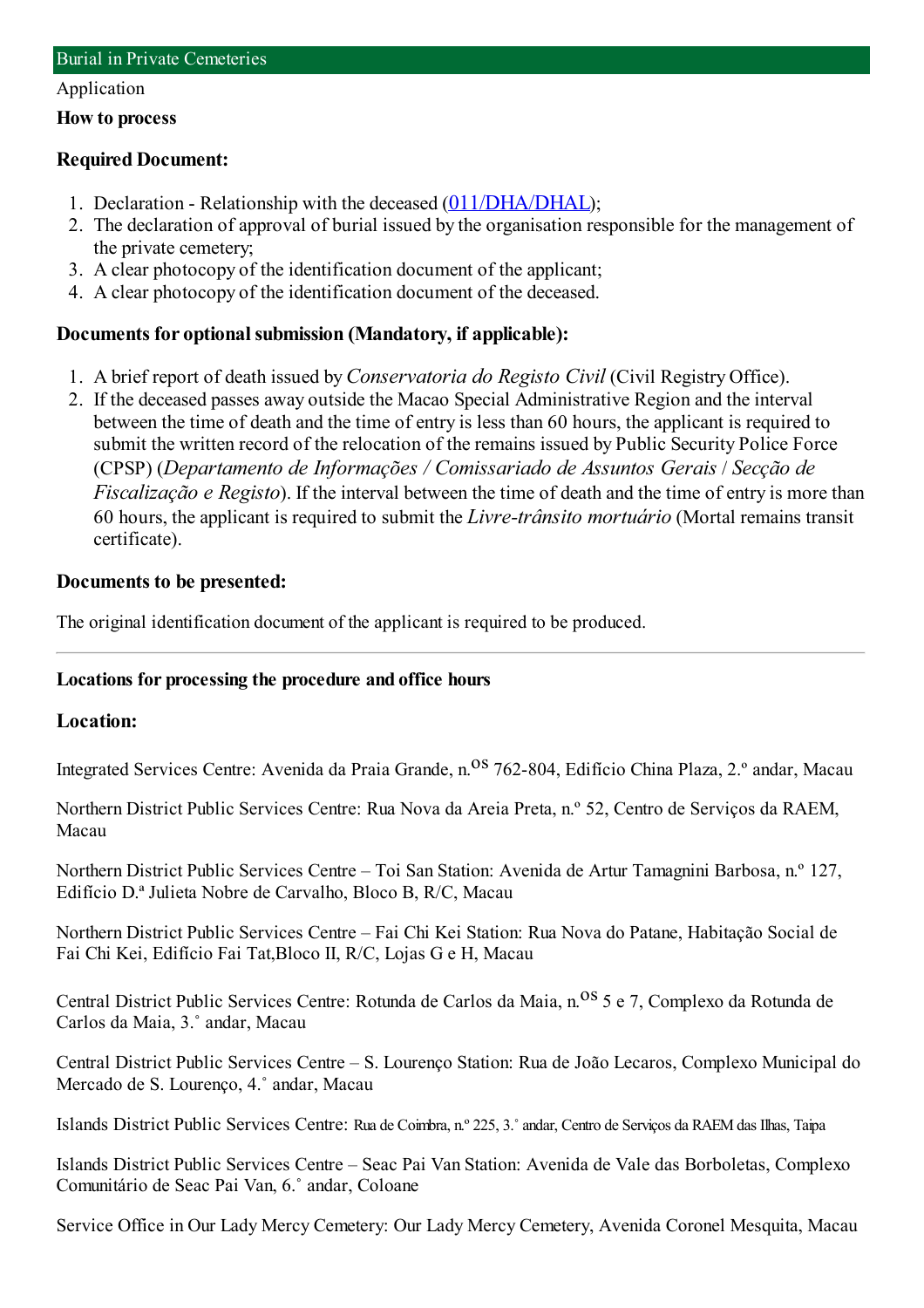# **Office hours:**

Integrated Services Centre, Macao Government Services Centre in Islands and Public Services Centres Monday to Friday, 9:00 a.m. to 6:00 p.m. (No lunch break, closed on Saturday, Sunday and public holidays)

Service Office in Our Lady Mercy Cemetery Monday to Thursday, 9:00 a.m. to 1:00 p.m.; 2:30 p.m. to 5:45 p.m. Friday, 9:00 a.m. to 1:00 p.m.; 2:30 p.m. to 5:30 p.m. (Closed on Saturday, Sunday and public holidays)

### **Fees**

**Application fee:**Burial license: MOP 100.00 **Form fee:** Not applicable **Stamp duty:** 10% of application fee **Security deposit:** Not applicable **Fees, Charges and Prices List:** <https://www.iam.gov.mo/p/pricetable/list>

### **Time required for processing**

**Processing time:** 3 working days

### **Remarks/ points to note for application**

**Important note:** Not Applicable

### **Relevant standards or requirements**

- 1. The tomb should be clearlymarked with the tomb area, tomb number and other necessary identification information.
- 2. The tomb for burying remains should be at least 130 cm deep, with the exception of burying the remains of a stillbirth or a child under the age of 7. Under such exceptional circumstances, the tomb for burying the remains should be at least 100 cm deep.

### **Progress enquiry and obtaining result of service**

**Enquiry about application progress:**:**<https://account.gov.mo/zh-hant/login/>**

**Method for obtaining the result of service:** Visiting in person to obtain the result

### **Formalities**

- Application
- Cancellation

# **Frequently asked questions**